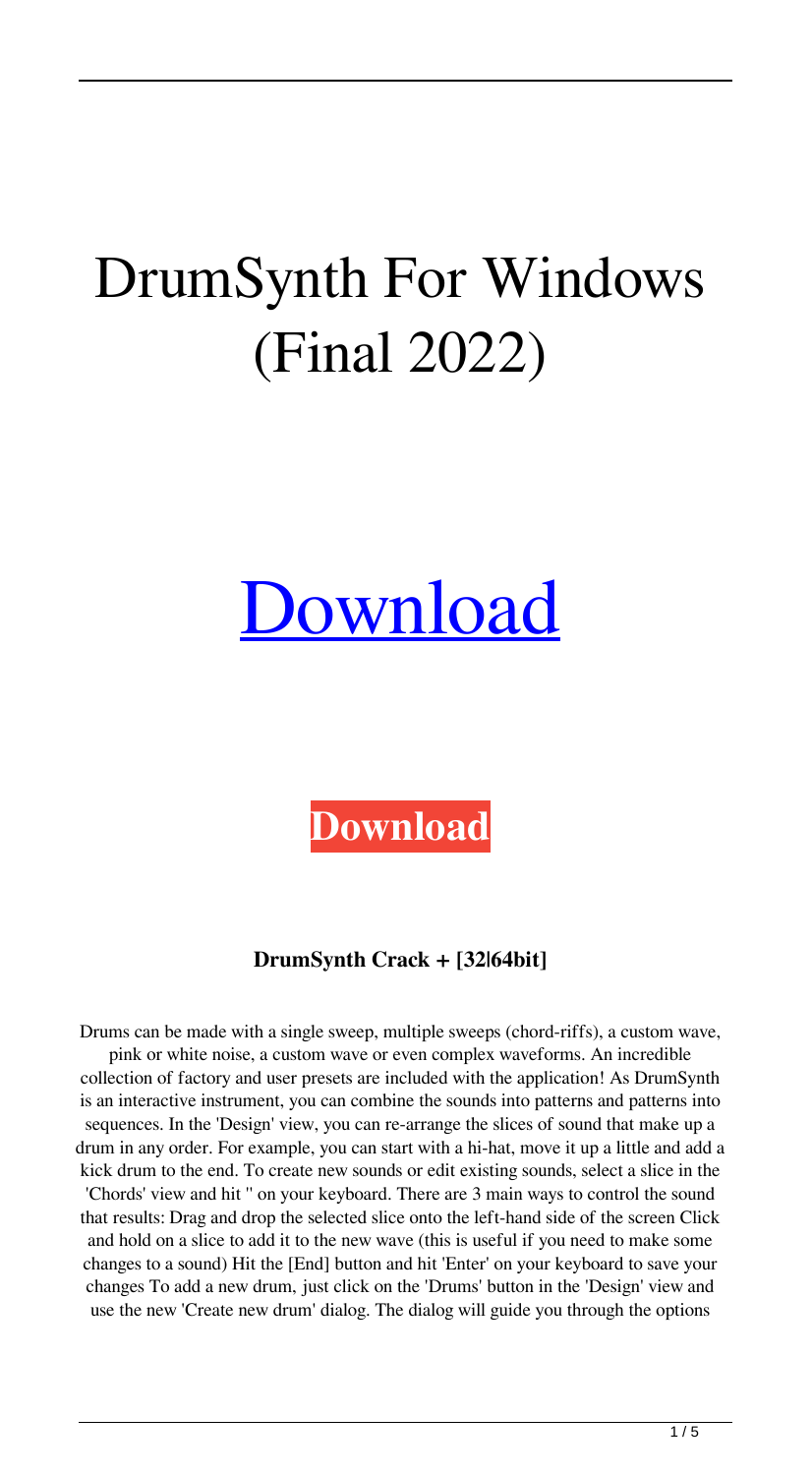needed to create the drum. You can also enter a sound from the list of available usercreated presets. You can synchronize the frequency of the drum with the frequency of another parameter, or play two drums at different frequencies simultaneously. The Synth and Delay modes are great for creating complex waveforms. For complex waveforms, the more slices you add, the greater the sound becomes. To view the sound that's currently playing, hit the 'Show/Hide' button and the 'Full Screen' button in the 'Design' view. Check out the 'Reverb' view for great high-pass and low-pass reverbs! The 'Reverb' view offers a wide range of reverb effects and you can easily set a different value for each parameter on the reverb. You can also load one of your own reverb presets or create a custom reverb. You can also apply a compression effect to the sound, which can either boost or cut the peak of the sound. Use the mixer to add more effects, pan

#### **DrumSynth Crack + With License Key**

\* Modify parameter values using one of seven sequences. \* Step and slide. \* Mute/unmute, listen, play/pause. \* Record and play back drum and sound parameters. \* Save and load a parameter sequence. \* Record and play back your drum and sound sequences. \* View/Edit parameter value sequence. \* Insert a sequence at a particular point in a sequence. \* Compose sequences using up to five sequencer sections. \* View the project files of a sequence or recording (including the sequence hierarchy and component files). \* Edit the tempo of the sequence or sound without affecting the note values. \* Use macros to manipulate the notes of the sequence or sound at a given moment. \* Create as many sequences and sounds as you want for your project. \* Play your sequences and sounds back to create exciting drum and sound collages. \* Export your sequences and sounds to other applications. \* Adjust the pitch and tempo of a sequence or sound. \* Start, stop and move the play head to any point of the sequence or sound. \* Watch the sequence or sound on a graph. \* Trigger the sequence or sound directly from the MIDI port. DrumSynth is a drum machine that you can build by yourself. The program allows you to build many drum patterns that you can use as drum samples or to create your own patterns. The program can make simple or complex drum sounds. DrumSynth is a drum machine that you can build by yourself. The program allows you to build many drum patterns that you can use as drum samples or to create your own patterns. The program can make simple or complex drum sounds. GNU Synth is a free software for composing, playing and recording sound sequences. The software runs on all major operating systems and includes a 32- or 64-bit version with an integrated MIDI sequencer. The GUI is based on the GTK+ toolkit. GNU Synth is a free software for composing, playing and recording sound sequences. The software runs on all major operating systems and includes a 32- or 64-bit version with an integrated MIDI sequencer. The GUI is based on the GTK+ toolkit. PGU is a GUI program for GNU Synth, with some other enhancements. It is an interactive "typed" MIDI sequencer and composition utility. It has two views - a simple visual- and a more text-based 81e310abbf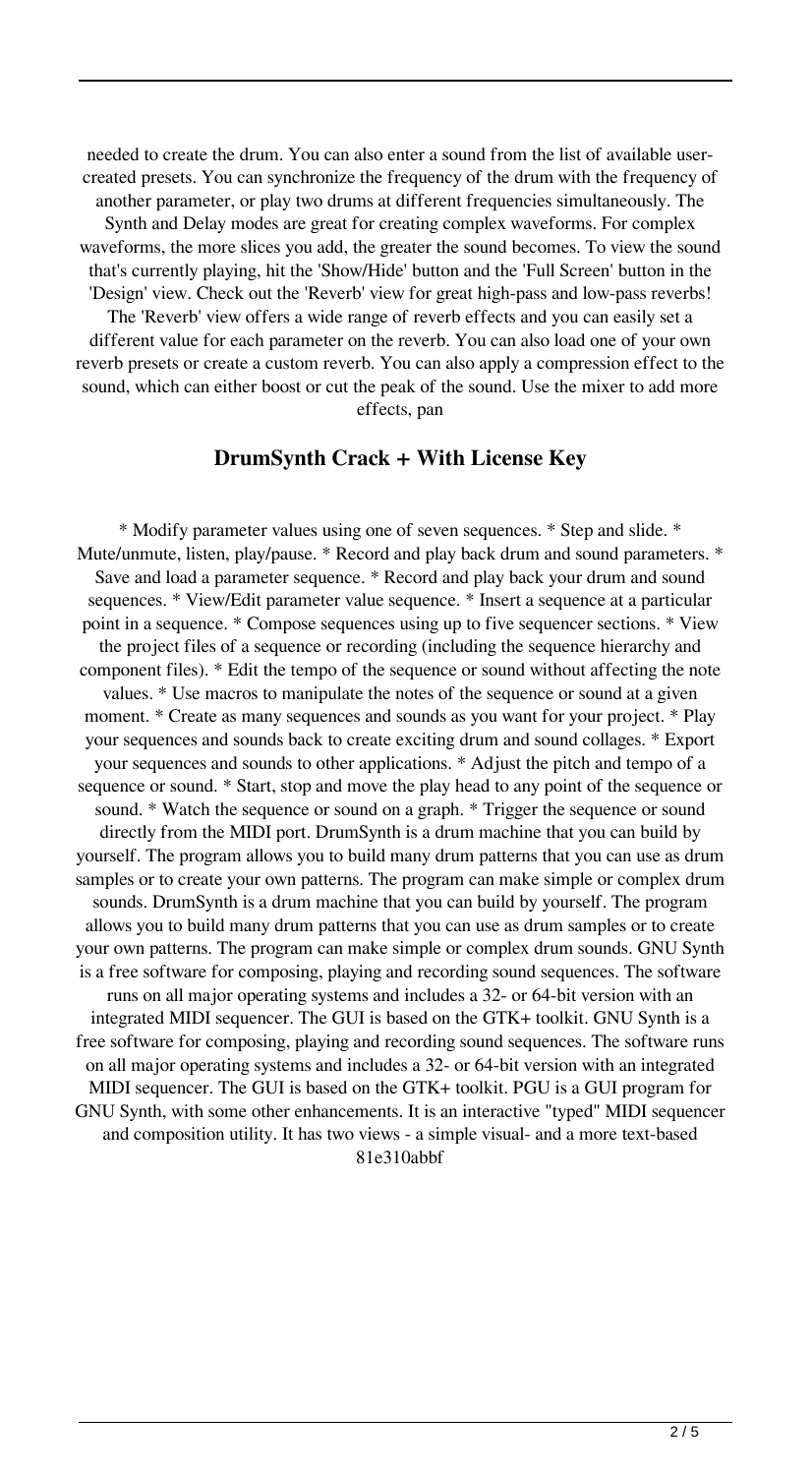### **DrumSynth Crack+ With Product Key [Latest] 2022**

Our latest version offers a rich set of features and a streamlined interface that allows users to easily create a new drum machine, sound source, effect or synthesis application from scratch. (2015-03-25). Version 1.7.0.1. New features: \* New single-channel mixer: In this new version of DrumSynth you can mix the output of multiple synth sources in a single channel \* New mono/stereo channel or operator: DrumSynth now offers a new channel and operator that allows you to select one of the original tracks to mix with the processed output. \* New parameter library: In this new version of DrumSynth the user can define and save his own parameters to make the synthesis process quicker. \* Added new Percussion and Misc ensembles, including the newly released Rammelpia kit with 15 presets (STP only). \* Improved the sound quality of the individual sine wave sources (2014-12-15). Version 1.6.0. New features: \* New powerful user interface and workspace. The UI has been reworked and the workspace allows you to quickly adjust sound parameters while processing the signal. \* New Generators, the Vintage Drum Machines Ensemble and a new special effects Ensemble. \* Improved support for a wide variety of instruments. The existing ones were updated to be more relevant for the latest instruments available in Genexus. \* Improved support for new types of instruments like flute, lute, violin and bordun. \* Improved MIDI support. (2014-09-29). Version 1.5.1. New features: \* Synthesized from a Wavetable: DrumSynth can now create wavetables from external audio files. The synth uses the Wavetable Generators preset, which can be found in the DrumSynth Presets folder. \* The DrumSynth Ensemble now has a new dedicated preset called Cosmic, which can be found in the presets folder as well. \* Improved support for new types of sounds, including stringed instruments. \* Added new Vintage Drum Machines presets, which are based on real-world instruments used on these machines. (2014-05-29). Version 1.4.1. New features: \* New load preset. You can now choose to load presets from the "load preset" menu. The presets are stored in the presets folder, in the subfolders "Classic", "

#### **What's New In?**

DrumSynth is a revolutionary software synth. It lets you build sounds out of swept frequency sine waves, noise bands, pink and white noise and complex waveforms. You can make sounds as old as the classic analogue drum machines, but you can also make entirely new sounds, pitched sounds and sound effects. Our inspiration was Max MSP and MAX/MSP, one of the first true software instruments, but we wanted to make our software synth not only sound great, but also get out of the way and keep you focused on the music. You just press play and DrumSynth starts building the sounds right on the screen. It's intuitive and you can control everything from where the sound starts, ends, stops, scales, and modifies the original shape of the sound - just by playing it. What's New in Version 1.5.3: What's New in Version 1.5.1: Bug fixes. What's New in Version 1.5.0: NEW! You can now drag and drop sounds into DrumSynth. Simply select a sound and drag it into DrumSynth, or drag DrumSynth directly into your favorite host sequencer to make a great sound very quickly. NEW! A new user interface, making DrumSynth even more accessible. FIXED! Violin scales now work in all Note lengths. NEW! Tunable LFOs! You can now assign individual LFOs to each of the tunable Modulators, allowing for a faster and more precise modulation of the sounds. FIXED! A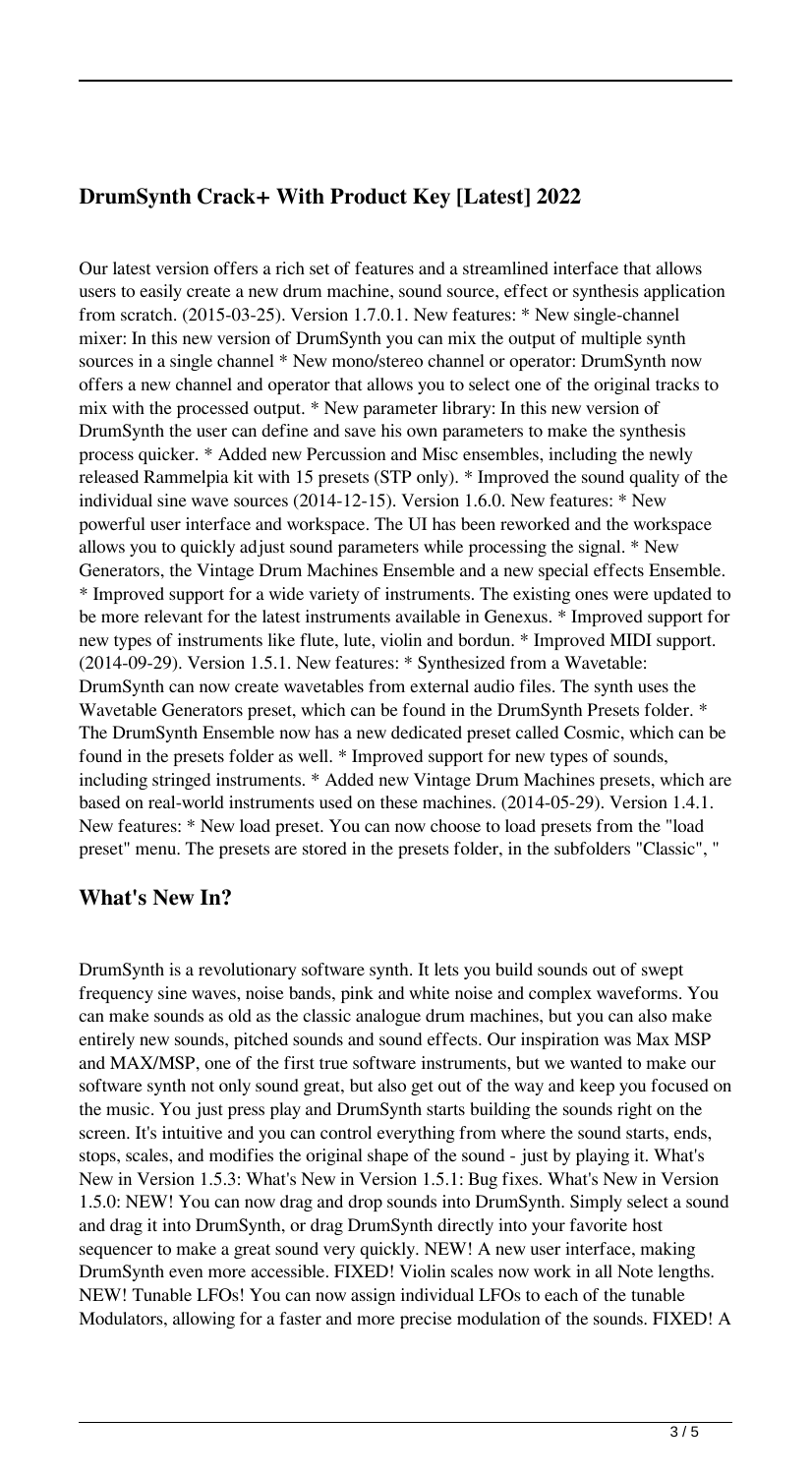bug that was keeping the ability to control the sound during playback was fixed, and now you can make DrumSynth an almost never-ending sound, and you can now step through each sound as you play. NEW! Arpeggiator now features an independent stepsize control and more synced note-triggering. FIXED! Arpeggiator now features a much smoother transition when you go from one sequence to the next. FIXED! Arpeggiator now displays the values of the currently selected sequence. FIXED! A bug that was causing some sounds to get stuck in the sequencer was fixed. What's New in Version 1.4.1: What's New in Version 1.4.0: NEW! You can now import the sounds of other DrumSynth users directly into your account. Simply export the sounds you want to import, and then choose which DrumSynth sounds you want to import. NEW! You can now export your own sequences and assign them to arpeggiator tracks. FIXED! A bug that was causing some sounds to get stuck in the sequencer was fixed. What's New in Version 1.3.1: What's New